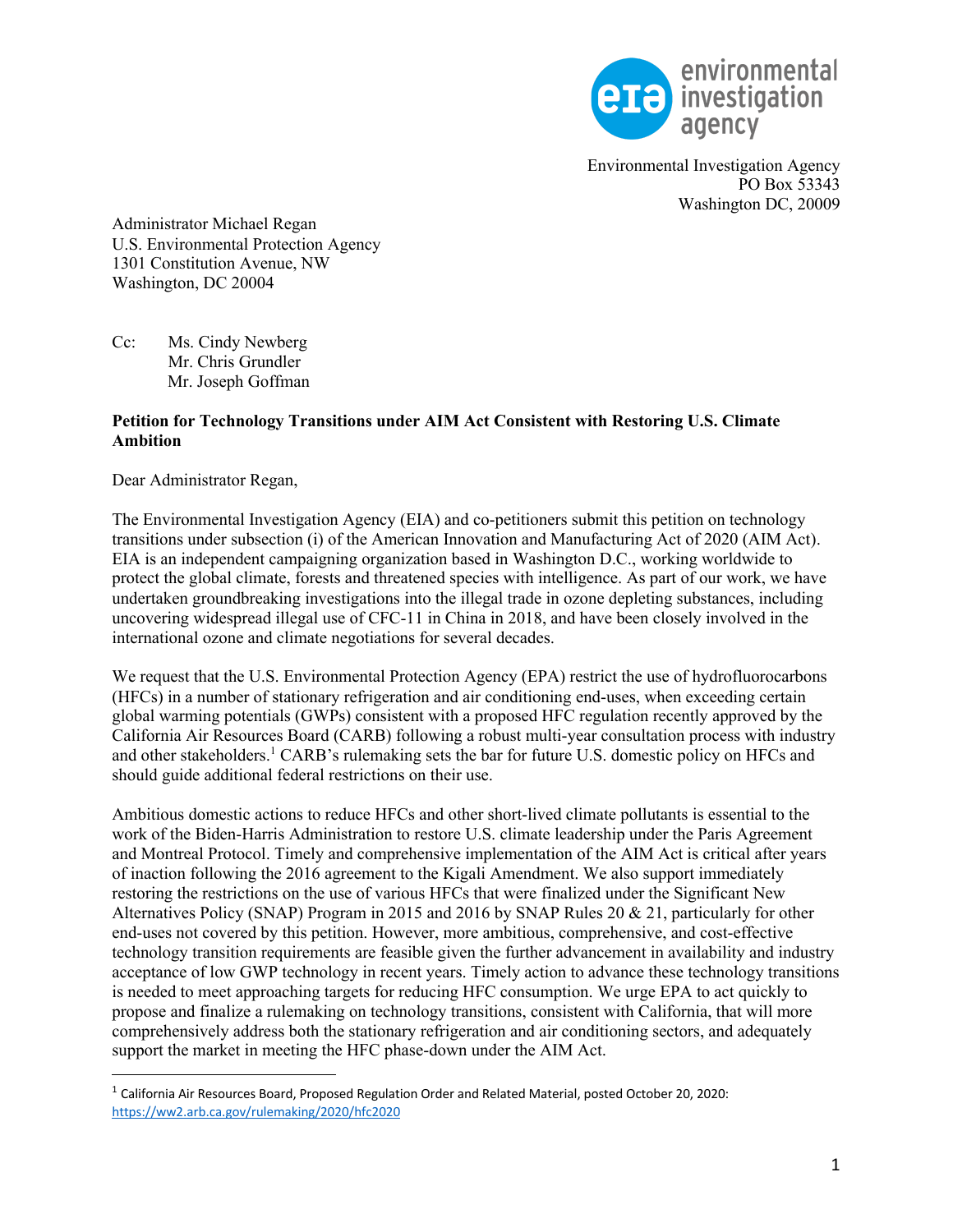### **Background**

California's proposed HFC rulemaking addresses the two largest sectors of HFC consumption and emissions: stationary air conditioning and stationary commercial and industrial refrigeration. CARB initiated a series of stakeholder consultation workshops on proposed HFC rulemakings beginning in 2017, introducing proposals to restrict HFC refrigerant use in the major consuming and emitting sectors of stationary refrigeration and air conditioning.<sup>2</sup> These early workshops initiated discussion on the proposals to prohibit the use HFCs above 150 GWP in stationary refrigeration systems containing more than 50lbs of refrigerant, and above a GWP of 750 in residential and light commercial air conditioners. These proposed measures had been previously introduced in California's Short-lived Climate Pollutant Reduction Strategy published in March  $2017<sup>3</sup>$  A number of additional workshops to discuss and refine the scope of the proposals with stakeholders were held over the next several years.

CARB released a formal proposed HFC rulemaking in October, 2020 for public notice and comment that was subsequently approved at a Board Meeting in December, 2020 and is pending final publication subject to 15-day changes. Final 15-day changes in the rulemaking are not anticipated to impact the scope of the GWP limit use restrictions or end-uses covered. Requested effective dates in this petition for the air conditioning sector reflect the most up-to-date information available to allow additional time for updates to safety standards and building codes for substitutes. Legislation has also been introduced in Washington state to replicate California's proposed sector restrictions and GWP limits.

## **Requested Use Restrictions**

Subsection (i) if the AIM Act on "Technology Transitions" authorizes EPA to "restrict, fully, partially, or on a graduated schedule, the use of a regulated substance in the sector or subsector in which the regulated substance is used." Consistent with this authority, this petition requests a rule to partially restrict using refrigerants equal to or greater than a specified GWP limit in new equipment, for the given end-uses outlined in Tables I and II. The requested prohibitions apply to using a substance in "new" equipment, which includes a replacement of an existing refrigeration or air conditioning system as defined in the CARB Proposed Regulation Order under the definitions for "New Air-conditioning Equipment", "New Chiller", and "New Refrigeration Equipment".4

| <b>End-Use/Subsector</b>        | New/Retrofit | <b>GWP Limit</b> | <b>Effective Date</b> |
|---------------------------------|--------------|------------------|-----------------------|
| Residential and Non-residential | <b>New</b>   | 750 or greater   | January 1, 2025       |
| Variable Refrigerant Flow (VRF) | <b>New</b>   | 750 or greater   | January 1, 2026       |
| Chillers                        | New          | 750 or greater   | January 1, 2024       |

#### **Table I: Requested Restrictions in the Air Conditioning Sector**

#### **Table II: Requested Restrictions in the Refrigeration Sector**

| <b>End-Use/Subsector</b>     | New/Retrofit | <b>GWP Limit</b> | <b>Effective Date</b>   |
|------------------------------|--------------|------------------|-------------------------|
| Supermarket Systems (>50lbs) | New          | 150 or greater   | January 1, 2023, or one |
|                              |              |                  | year following          |

<sup>&</sup>lt;sup>2</sup> California Air Resources Board, HFC Reduction Measures: Meetings & Workshops: https://ww2.arb.ca.gov/ourwork/programs/hfc-reduction-measures/meetings-workshops

<sup>&</sup>lt;sup>3</sup> California Air Resources Board, Final Short-Lived Climate Pollutant Reduction Strategy (March 2017)

<sup>&</sup>lt;sup>4</sup> For refrigeration equipment, CARB's rulemaking distinguishes between New Facilities and Existing Facilities, however, the definition of a "New Facility" includes existing facilities with a replacement of 75% or more of evaporators and 100% of compressor racks and condensers. A replacement in Industrial Process Refrigeration that does not meet the full replacement criteria for an existing facility are subject to a 2,200 GWP. Ice rinks are excluded from the part c) of definition of "New Facility" and all replacements in existing facilities are subject to a 750 GWP. For further information see CARB Proposed Rulemaking Order, October 2020.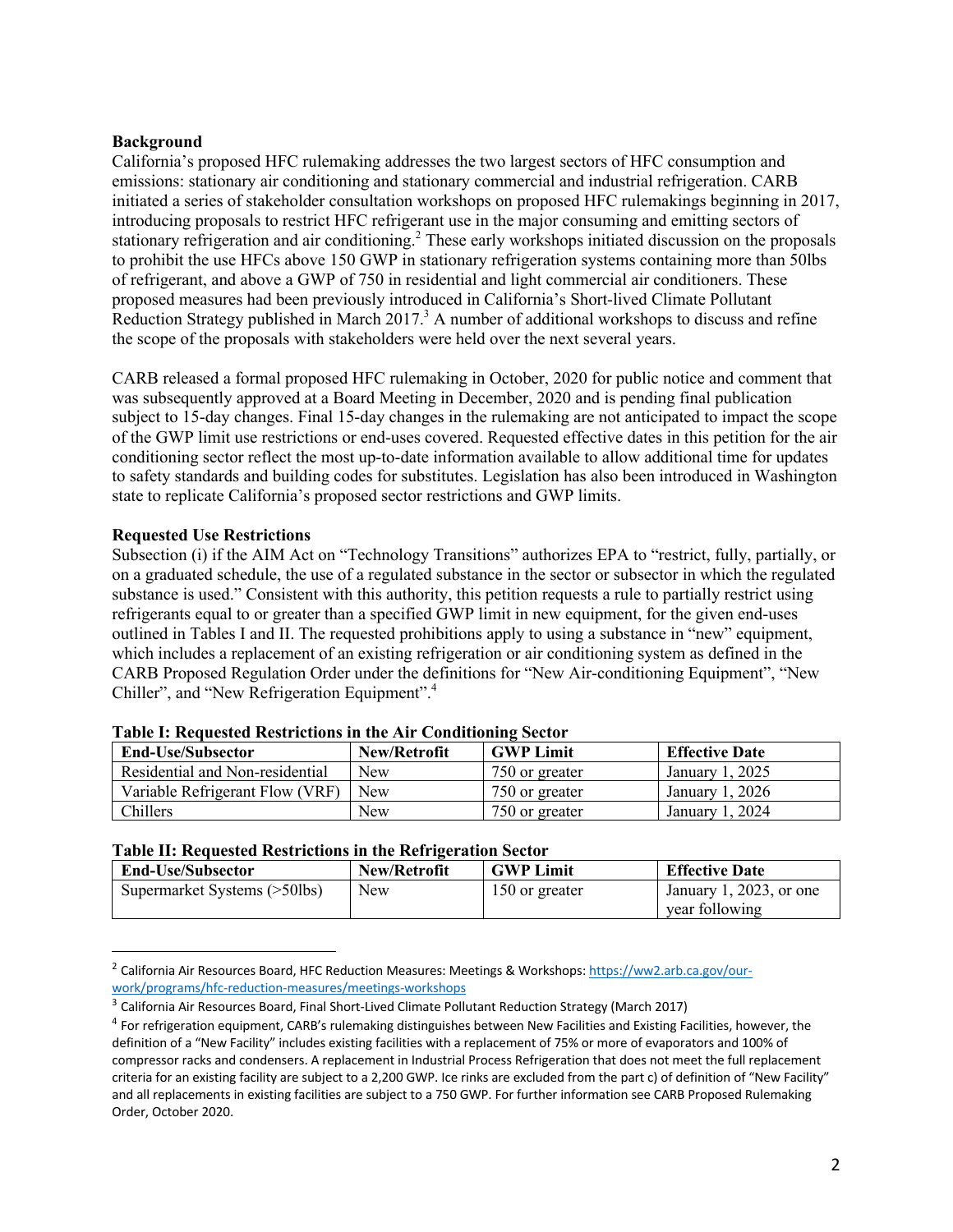|                                                                                                                                                   |            |                                                                                                   | finalization of<br>rulemaking                                              |
|---------------------------------------------------------------------------------------------------------------------------------------------------|------------|---------------------------------------------------------------------------------------------------|----------------------------------------------------------------------------|
| Cold Storage Warehouses                                                                                                                           | <b>New</b> | 150 or greater                                                                                    | January 1, 2023, or one<br>year following<br>finalization of<br>rulemaking |
| <b>Industrial Process Refrigeration</b><br>(excluding Chillers)                                                                                   | <b>New</b> | 150 or greater                                                                                    | January 1, 2023, or one<br>year following<br>finalization of<br>rulemaking |
| Other stationary refrigeration<br>equipment $($ >50 lbs)                                                                                          | <b>New</b> | 150 or greater                                                                                    | January 1, 2023, or one<br>year following<br>finalization of<br>rulemaking |
| <b>Ice Rinks</b>                                                                                                                                  | <b>New</b> | 150 or greater for a new<br>or repurposed facility,<br>750 or greater for an<br>existing facility | January 1, 2024                                                            |
| <b>Chillers for Industrial Process</b><br>Refrigeration (minimum<br>evaporator temp designed for<br>$>35F$ <sup>*</sup>                           | <b>New</b> | 750 or greater                                                                                    | January 1, 2024                                                            |
| <b>Chillers for Industrial Process</b><br>Refrigeration (minimum<br>evaporator temp designed for<br>10 to $35F$ <sup>*</sup>                      | <b>New</b> | $1,500$ or greater                                                                                | January 1, 2024                                                            |
| <b>Chillers for Industrial Process</b><br>Refrigeration (minimum<br>evaporator temp designed for -58<br>to -10 or greater than $58F$ <sup>*</sup> | <b>New</b> | $2,200$ or greater                                                                                | January 1, 2024                                                            |

\*Note: For Chillers in Industrial Process Refrigeration, EPA may wish to consider additional stakeholder input regarding widespread availability substitutes with a GWP less than 150.

We request to partially restrict use in the end-uses outlined above for new equipment; however, additional future restrictions on use of a regulated substance under the AIM Act in a given end-use could also include which substances may be used in retrofits of existing equipment, or requiring the use of reclaimed rather than newly produced refrigerants in new equipment or to service or maintain existing equipment. While not within the requests made by this petition, these options should be explored by EPA in future rulemakings.

#### **Factors for Determination**

In carrying out a rulemaking or making a determination to grant or deny a petition under subsection (i), the AIM Act requires EPA consider, to the extent practicable, the following factors:

(A) the best available data;

(B) the availability of substitutes for use of the regulated substance that is the subject of the rulemaking or petition, as applicable, in a sector or subsector, taking into account technological achievability, commercial demands, affordability for residential and small business consumers, safety, consumer costs, building codes, appliance efficiency standards, contractor training costs, and other relevant factors, including the quantities of regulated substances available from reclaiming, prior production, or prior import;

(C) overall economic costs and environmental impacts, as compared to historical trends; and

(D) the remaining phase-down period for regulated substances under the final rule issued under subsection (e)(3), if applicable.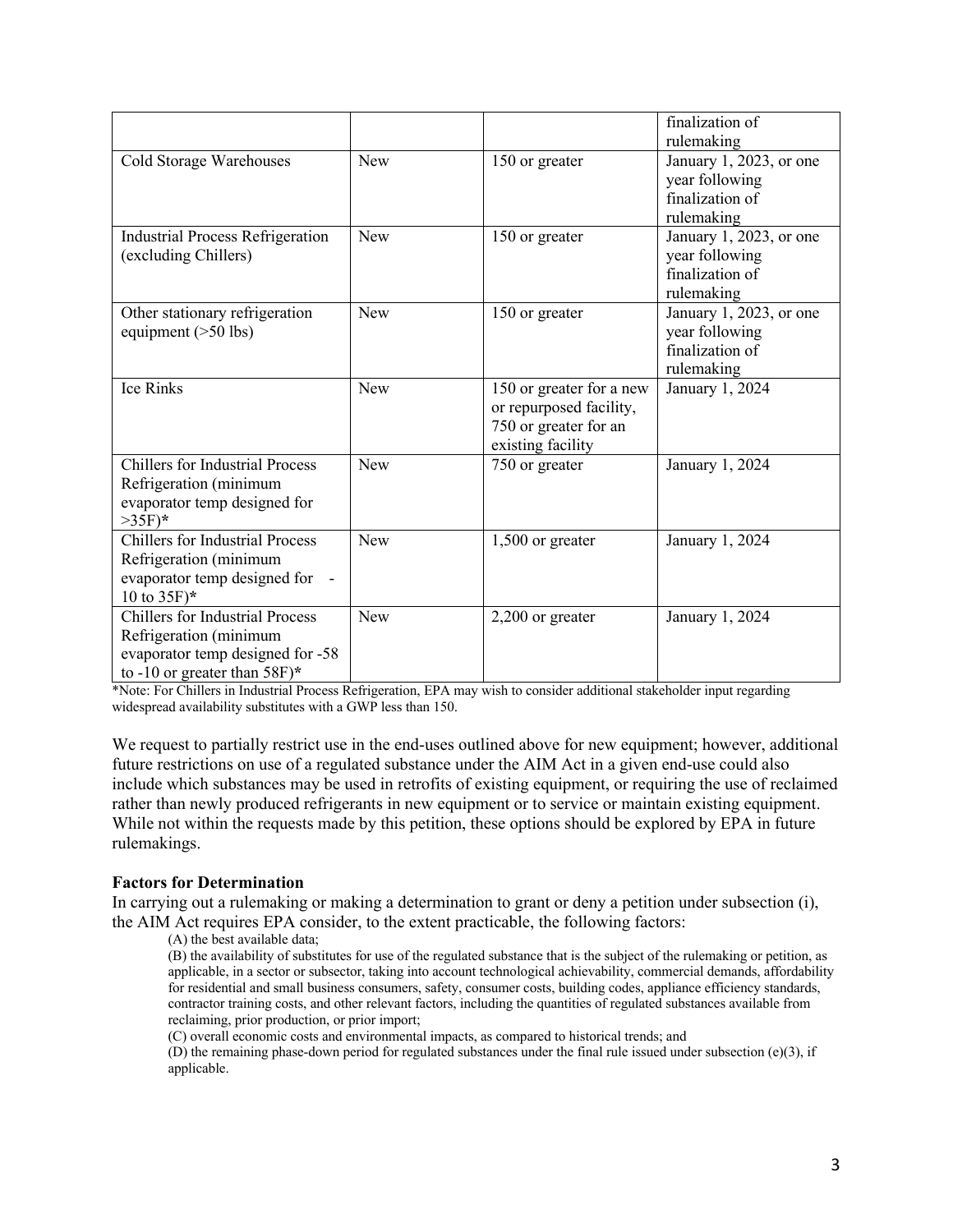The information gathered during the multi-year rulemaking process in California represents some of the best available data on the various factors for determination. Various documents produced in the CARB HFC rulemaking contain ample data on availability of substitutes, technological feasibility, buildings codes, and costs. These available resources include CARB's Initial Statement of Reasons and the Standardized Regulatory Impact Assessment.<sup>5</sup> The expected cumulative climate benefits<sup>6</sup> of the proposed regulation substantially exceed total estimated direct costs.7 Costs for the refrigeration sector through 2040 were estimated to be considerably less than for the air conditioning sector.

Further information relevant to these factors is provided for each subsector below.

#### *Residential and Non-residential Air Conditioning and Chillers for Air Conditioning*

The transition to air conditioning technologies under a 750 GWP is already underway in other countries globally including Australia, Japan, European Union, and UK. Safety standards and model codes under UL 60335-2-40 and ASHRAE 15 have been updated to allow for a transition to lower-GWP HFCs and HFC blends categorized as A2L. Further updates are needed to adopt revised standards to enable more widespread safe use of near-zero GWP refrigerants including hydrocarbons which are categorized as A3. A letter from the Air-Conditioning Heating and Refrigeration Institute (AHRI) and the Natural Resources Defense Council (NRDC) that included support from a number of major equipment manufacturers was submitted to CARB in 2018 requesting the 750 GWP limit. Industry studies suggest that costs to consumers of such a transition will be minimal.<sup>8</sup>

### *Supermarket Systems*

Large central refrigeration systems used in supermarkets that contain more than 50lbs of refrigerant are a low-hanging fruit for transitioning to low GWP substitutes and highly impactful in terms of reducing HFC use and emissions due to their large charge sizes and high leak rates. As these types of systems have particularly long lifetimes and substitute technologies are readily available, it is important to ensure this transition begins early in the phase-down period.

The transition to under 150 GWP technologies in new supermarket systems is well underway in North America, and even further along elsewhere around the world, including in Europe, Japan, Australia, and South Africa. Multiple substitute options exist for centralized direct and indirect supermarket refrigeration systems under a 150 GWP utilizing carbon dioxide, hydrocarbons, and ammonia.<sup>9</sup> Additional technology options are also increasingly available to replace centralized refrigeration with distributed systems that utilize hydrocarbons or other low GWP refrigerants in self-contained equipment. There are now more than 600 supermarkets in the U.S. using transcritical  $CO<sub>2</sub>$  systems, and more than thirty thousand across the world.<sup>10</sup> A requirement to transition to under 150 GWP refrigerants for these systems in the European Union has contributed to a widespread adoption of low-GWP technology across the region, which could be similarly encouraged by such a requirement here in the United States.

This petition does not cover smaller light commercial refrigeration systems such as condensing units and other remote systems containing less than 50lbs of refrigerant. Following adoption of revised UL 60335-

<sup>5</sup> CARB Initial Statement of Reasons (ISOR) and Standardized Regulatory Impact Assessments available at: https://ww2.arb.ca.gov/rulemaking/2020/hfc2020

 $6$  Ibid, p32.

<sup>7</sup> Ibid, sum of total annual direct costs at a 2.5 and 3% discount rate in Table35, at p73.

<sup>&</sup>lt;sup>8</sup> JMS Consulting and Inforum, Consumer Cost Impact of U.S. Ratification of the Kigali Amendment

<sup>&</sup>lt;sup>9</sup> See North American Sustainable Refrigeration Council, Natural Refrigerant Technology Library, at https://nasrc.org/nat-ref-tech-lib

<sup>&</sup>lt;sup>10</sup> Shecco, Accelerate, Food Retail Best Practices, 2020. https://accelerate24.news/magazines/food-retail-bestpractices/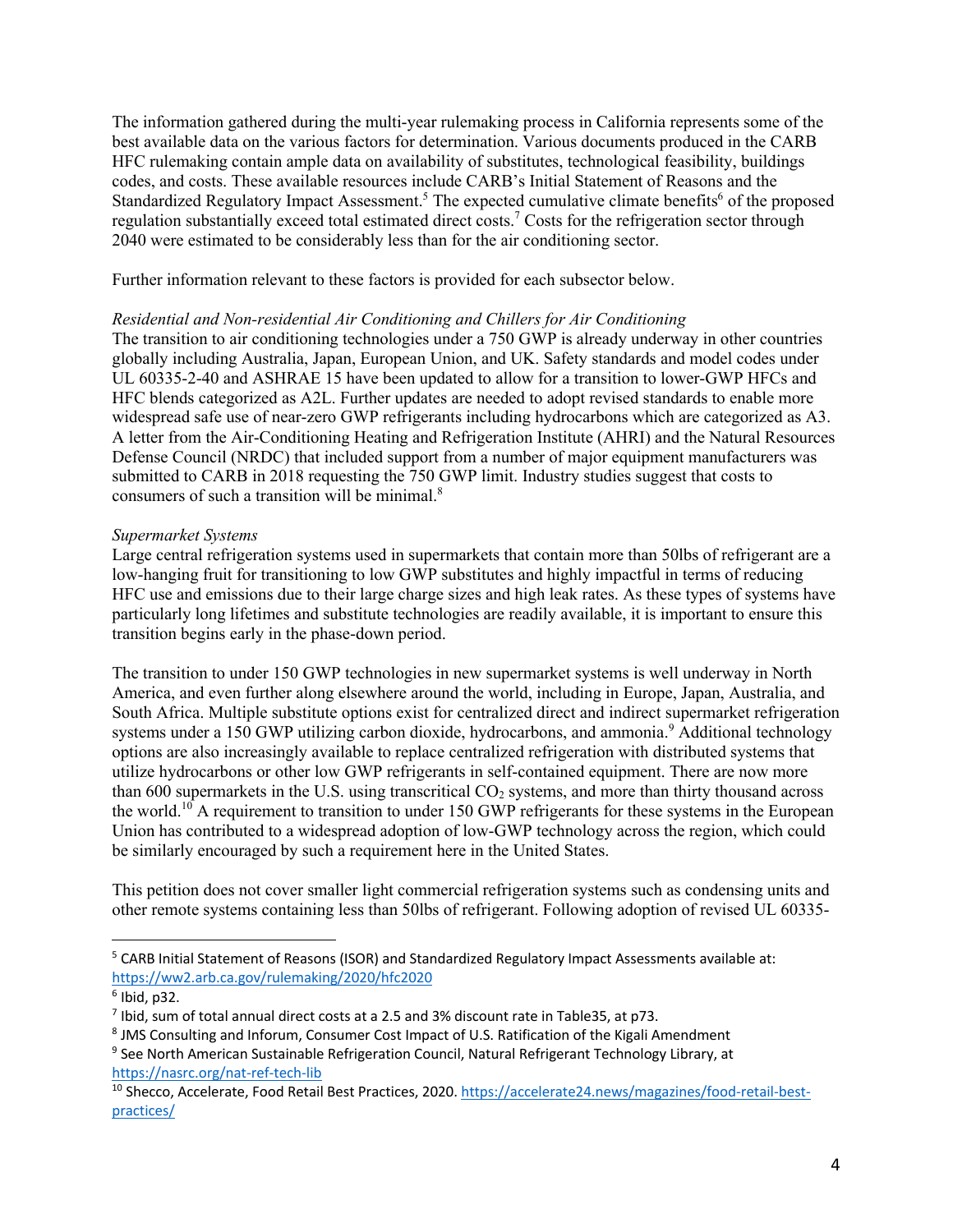2-89 charge limits for flammable refrigerants and corresponding anticipated building code updates, it is anticipated the range of under 150 GWP technologies available will continue to expand for central supermarket systems in addition to light commercial refrigeration equipment under 50lbs, which should be covered under a future regulation.

### *Cold Storage Warehouses and Industrial Process Refrigeration (except Chillers)*

Use of under 150 GWP substitutes including ammonia for industrial process refrigeration (IPR) and cold storage warehouses has been widespread for more than a century, in the U.S. and around the world. Ammonia is estimated to have a market share of between 90 to 95% of the sector in Australia<sup>11</sup> and according to the International Institute of Refrigeration, is commonly used particularly in larger plants.<sup>12</sup> The industrial refrigeration sector is very familiar with ammonia, with robust standards, codes, and safety training available to the market, including through the International Institute for Ammonia Refrigeration  $(IIAR)^{13}$  and the American Society of Mechanical Engineers. ANSI/IIAR Standard 2 published by the IIAR is designed to serve as a guide to the design, manufacture, installation and use of ammonia mechanical refrigeration systems. This standard requires robust safety measures, machine room requirements including sensors and ventilation requirements. There has been increasing interest in  $CO<sub>2</sub>$ indirect systems for IPR and cold storage applications as well, which offers another option for managing safety and maintenance of systems using under 150 GWP substitutes.

## *Chillers for Industrial Process Refrigeration*

CARB's Refrigerant Management Program data show that more than 50% of registered IPR facilities using HFCs utilize chillers. These systems are treated separately under the CARB regulation and this petition, allowing for a greater range of substitutes for chillers designed to meet certain minimum temperature requirements.

### *Ice Rinks*

A majority of ice rinks utilize indirect system with refrigerant confined to a chiller and a secondary fluid such as a brine or glycol piped under the ice. Similar to many industrial refrigeration applications, ammonia has been widely used in chillers for ice rinks for many decades due to its energy efficiency and high performance in cooling. In California, more than 80% of known California ice rinks use ammonia. According to industry data provided to EIA, a majority of National Hockey League (NHL) ice arenas also employ ammonia. Similar to other applications using ammonia chillers, the ice rink sector has safely managed the risks associated with ammonia toxicity for decades, with the systems confined to machine rooms or outdoors. CO<sub>2</sub> has also become an increasingly popular substitute option for ice rinks and over the past 10 years over 75  $CO<sub>2</sub>$  ice rink systems have been installed in North America. Under 150 GWP HFO-based refrigerants have also been identified as potential options to be used in future. Options under 750 GWP that utilize HFC-HFO blends will remain available for existing ice rinks, primarily to allow sufficient options for existing facilities such as the minority utilizing a direct expansion system with refrigerant piped under the ice sheet.

### **Negotiated Rulemaking**

The AIM Act requires that all petitioners for technology transitions request a negotiated rulemaking. However, in keeping with the AIM Act's other provisions, we recognize EPA must make its own determination whether a negotiated rulemaking is appropriate. It is our position that a negotiated rulemaking is not needed to undertake the actions proposed in this petition given the extensive

 $11$ https://www.ammonia21.com/articles/4462/b ammonia systems with up to 95 market share in cold stora ge\_and\_food\_manufacturing-cold\_hard\_facts\_report\_2\_b

<sup>&</sup>lt;sup>12</sup> IIR and UNEP, http://www.foodcoldchain.org/wp-content/uploads/2019/03/Cold-Storage-and-Refrigerated-Warehouse.pdf

<sup>&</sup>lt;sup>13</sup> See IIAR, Education and Standards, https://www.iiar.org/iiar/Education/IIAR\_Education.aspx